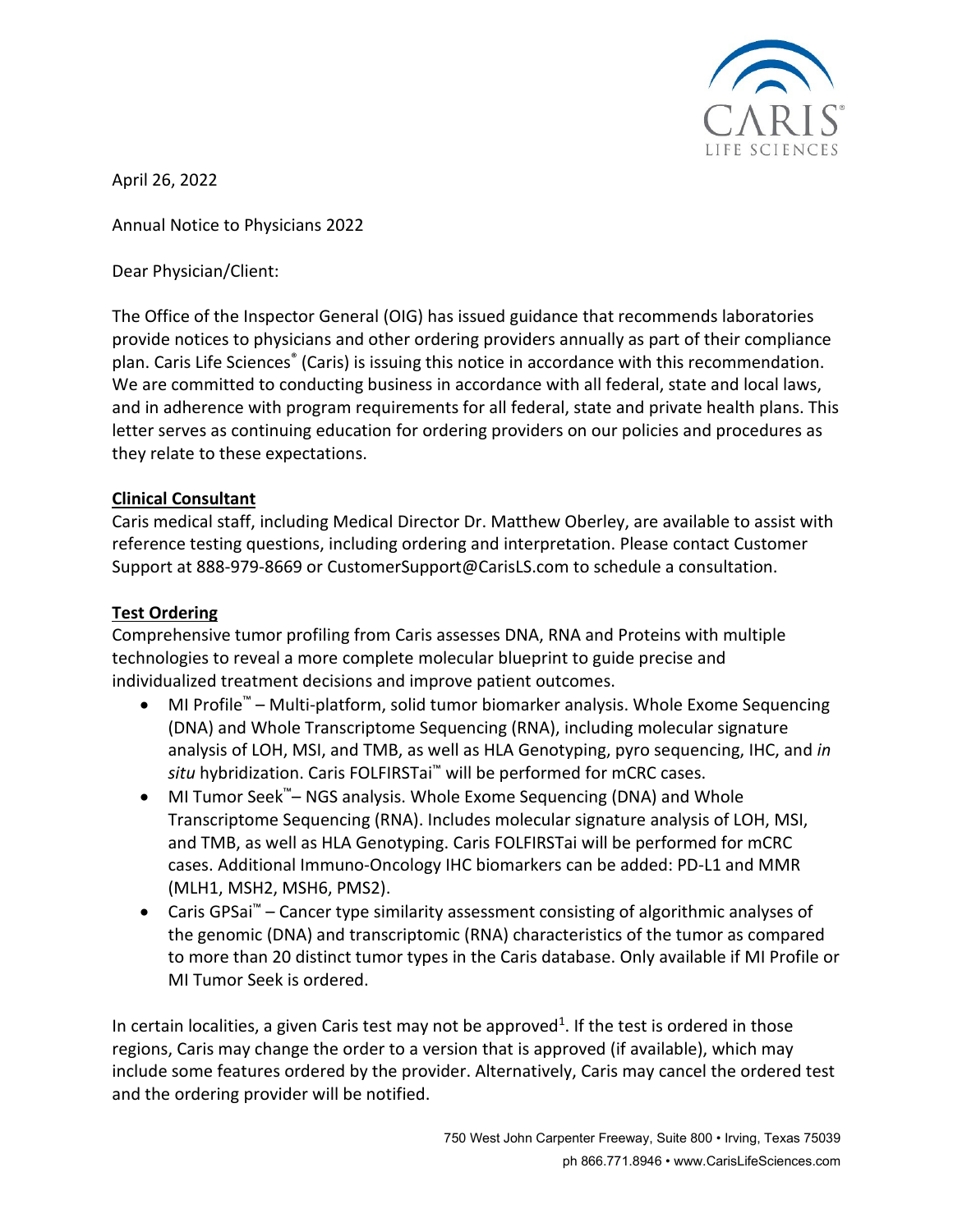

### **Reflex Laboratory Tests**

Based on the submitted sample and after initial assessment, reflex testing may be automatically performed for limited tissue cases, and separately billed. Further information about Caris reflex testing can be found on the Caris website (www.CarisLifeSciences.com).

# **Caris Reporting**

The Caris report aligns the molecular profile of the patient's tumor to a list of relevant therapeutic agents associated with potential benefit or potential lack of benefit. The report is designed to provide the key biomarker and therapeutic information in an easy to interpret front page, with details of all testing performed and references supporting the therapeutic association provided later in the report. After testing, the Caris report can be delivered via the practice's EMR, fax, email (MI Portal credentials required), Caris+ App or MI Portal.

# **Medical Necessity**

Medicare pays for services that are reasonable and necessary and meet specified Medicare coverage criteria for the beneficiary's unique medical condition.

As a participating Medicare provider, Caris has the responsibility to make good faith efforts to ensure that all tests requested are performed and billed in a manner that is consistent with federal and state statutes and regulations. The OIG takes the position that ordering providers authorized by law to order clinical laboratory tests for Medicare beneficiaries share the burden of ensuring that only medically necessary services are ordered and billed to Federally funded programs. Providers who submit false claims may be subject to sanctions or remedies available under civil and administrative law.

The Caris Test Requisition Form (TRF) includes a comprehensive set of attestations to determine the coverage status for Medicare services. Completion of the "Relevant Clinical History" section of the TRF enables appropriate determination of coverage for rendered services.

Laboratory claims submitted for services will only be paid if the service is covered, reasonable, and necessary for the beneficiary, given his or her clinical condition, as defined by CMS.

# **Advance Beneficiary Notice (ABN)**

Medicare will only pay for Part B Laboratory services that are determined to be reasonable and necessary. We may need to obtain an Advance Beneficiary Notice (ABN) and/or provide a Notice of Non-Coverage to a beneficiary/patient in advance of what is believed to be a noncovered laboratory service (as determined by the Centers for Medicare and Medicaid Services (CMS) guidelines and/or the fiscal intermediary, and/or other third-party payers).